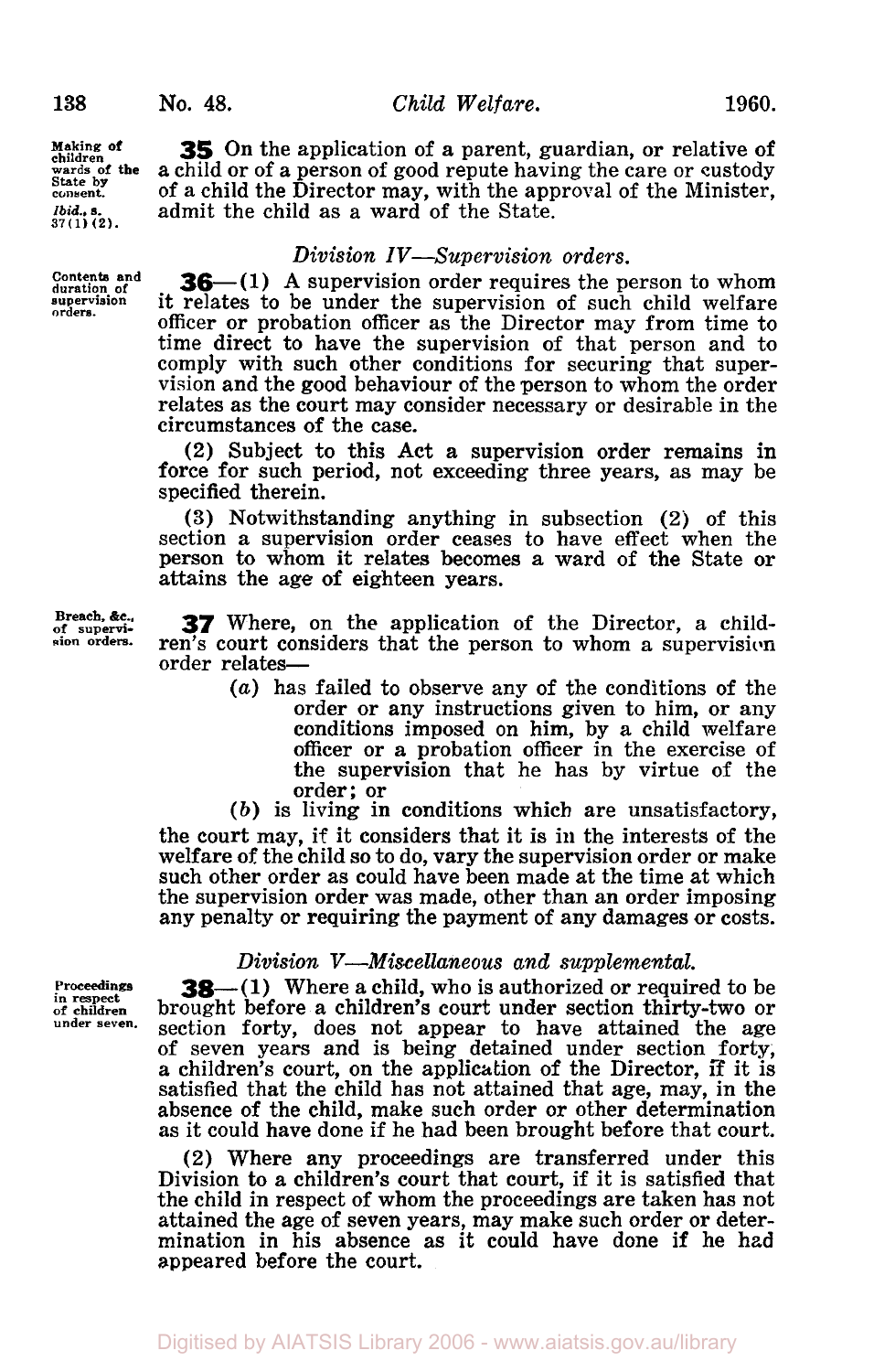**39**—(1) If a children's court is not in a position to decide  $\frac{\text{interim}}{\text{orders in}}$  whether any and, if so, what, order ought to be made under respect of Section thirty-four or section thirty-seven in respect of any **children.**  child or of any person in respect of whom a supervision order is in force it may make an interim order authorizing him to be detained in custody in the charge of the Director, and, subject to this section, that order remains in force for such period as the court, on the making thereof, may determine, and for such further period as it may be extended under this section.

**(2)** On the application of the Director, a special magistrate or police magistrate may extend the period for which an interim order is to remain in force.

**(3)** Notwithstanding anything in subsection **(1)** or subsection **(2)** of this section, an interim order shall not remain in force for a period longer than three months from the date on which it was made.

**(4)** Where an interim order made by a children's court is in force under this section in respect of a child, a children's court having jurisdiction may, on the application of the Director-

- *(a)* transfer the further proceedings in the case to a children's court held at some other place; or
- *(b)* make such order (other than an interim order) as could have been made in the case by the court by whom the interim order was made.

*(5)* For the purposes of subsection **(4)** of this section a children's court has jurisdiction in respect of a child in respect of whom an interim order is in force if it is a court held at a place at which the court is held to which the further proceed- ings in the case have been transferred under this section or, if those proceedings have not been so transferred, at the place at which the court by which the interim order was made was held.

(6) Where an interim order is in force in respect of any person and the court by which the interim order was made has recorded a finding that would have entitled the court, if it thought fit, to make an order in respect of the child under section thirty-four **or** section thirty-seven it is not necessary for any court that subsequently deals with him to hear evidence to establish that finding, except in so far as it may consider that that evidence will assist the court in determining the manner in which he should be dealt with.

**(7)** The Director may place a person in respect of whom an interim order is in force under this section in an institution or in the charge of some suitable person who is willing to receive him, and that order is sufficient authority for his detention in that institution or in the charge of that person.

**40**—(1) Where, on the oath of the Director, a child welfare Supplementofficer, or a probation officer, a justice is satisfied that there as to are reasonable grounds for a person to be brought before a bringing court to be dealt with under subsection **(3)** of **before** court. children's court to be dealt with under subsection (3) of **before court**.<br>section thirty-four or section thirty-seven, he may— *Ibid.*, s. 42.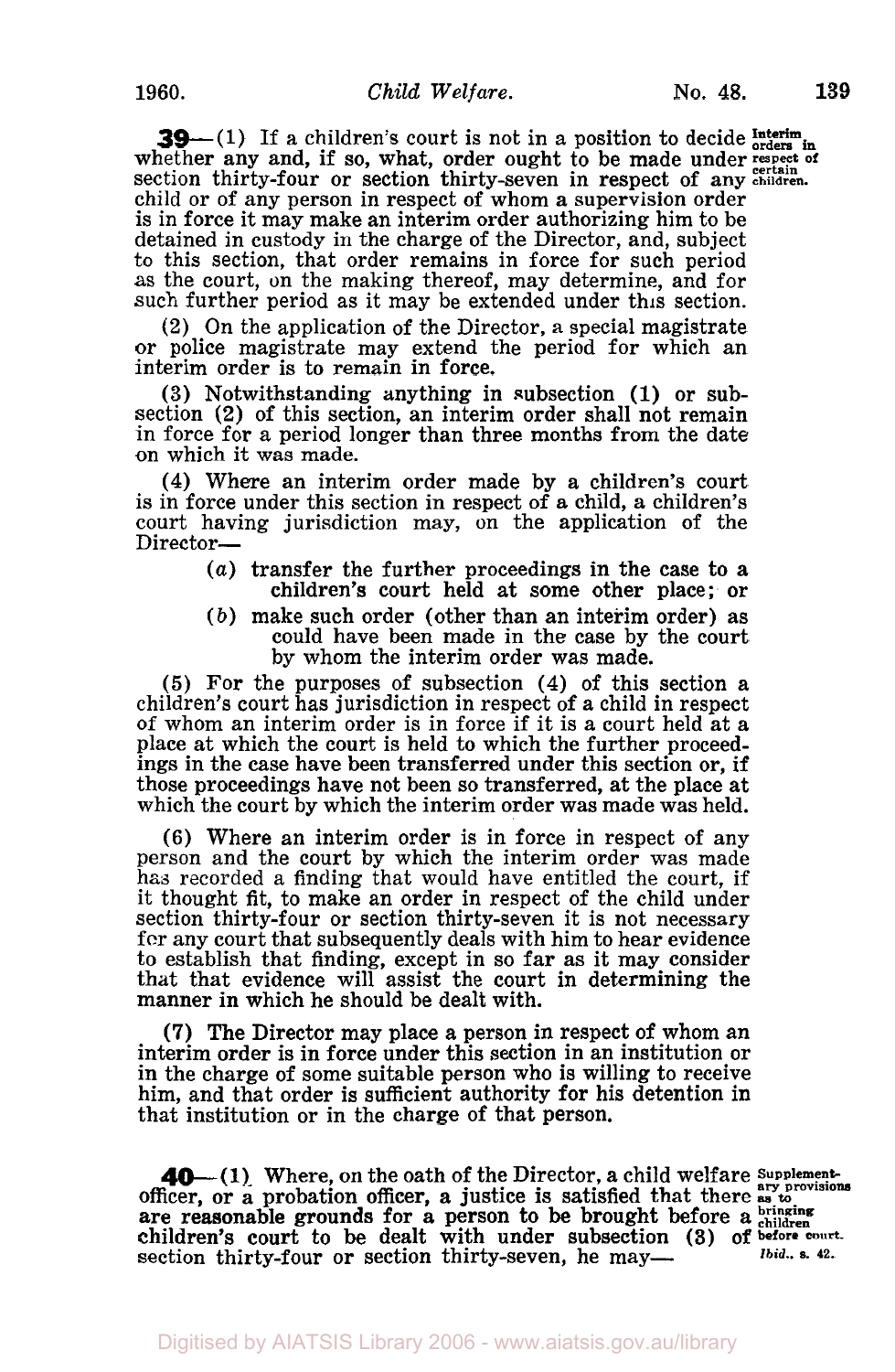- *(a)* issue a summons to that person requiring him to appear, or to any person who appears to have his charge or custody requiring him to be brought, before a children's court at such place and at such time as may be specified in the summons; **or**
- *(b)* issue a warrant authorizing a child welfare officer, a probation officer or a police officer to bring him before a children's court.

(2) Where a summons has been issued under subsection (1) **of** this section requiring a person to appear, **or** be brought before a children's court a justice may, before **or** after the time for appearance specified therein, issue a warrant authorizing a child welfare officer, a probation officer, or a police officer to bring that person before a children's court.

**(3)** Where a child welfare officer, a probation officer, or a police officer is authorized by a warrant issued under section thirty-two **or** this section to bring a person before a children's court he shall, if it is not immediately practicable to bring him before a children's court **or** if that person does not appear to have attained the age of seven years, take him to an institution **or** place him in the charge of some suitable person who is willing to receive him, and he may be detained in that institution or in the charge of that person or in any institution to which he may subsequently be brought under section forty-one.

**(4)** Nothing in subsection **(3)** of this section authorizes the detention of a person beyond the time at which it first becomes practicable to bring him before a children's court, unless he does not appear to have attained the age of seven years and an application is made by the Director to a children's court in respect of him at the first practicable opportunity.

*(5)* For the purposes of the execution of a warrant issued under section thirty-two **or** this section a child welfare officer and a probation officer have the powers of a police officer.

Supplement-<br>ary provisions  $\mathbf{41}$ ,-(1) Where a child is committed to custody in the as to detention charge of the Director, he may be placed by the Director in **during legal** an institution or in the charge of some suitable person who is of enlighten and institution or in the charge of some suitable person who is proceedings. willing to receive him, and the order of the court so committing him to custody is sufficient authority for his detention in that institution or in the charge of that person.

> (2) Where under this Part a person is authorized to **be**  detained in an institution or in the charge of some person who is willing to receive him, he shall, while he is being so detained, or being conveyed to or from that institution **or**  to or from the charge of that person, be deemed to be in legal custody, and if he escapes, or is, without lawful authority, taken, from that institution or from the charge of that person, he may be apprehended without warrant by a police officer **or**  an authorized officer and brought back to that institution or to the charge of that person, or to such institution as the Director may determine, and any person who--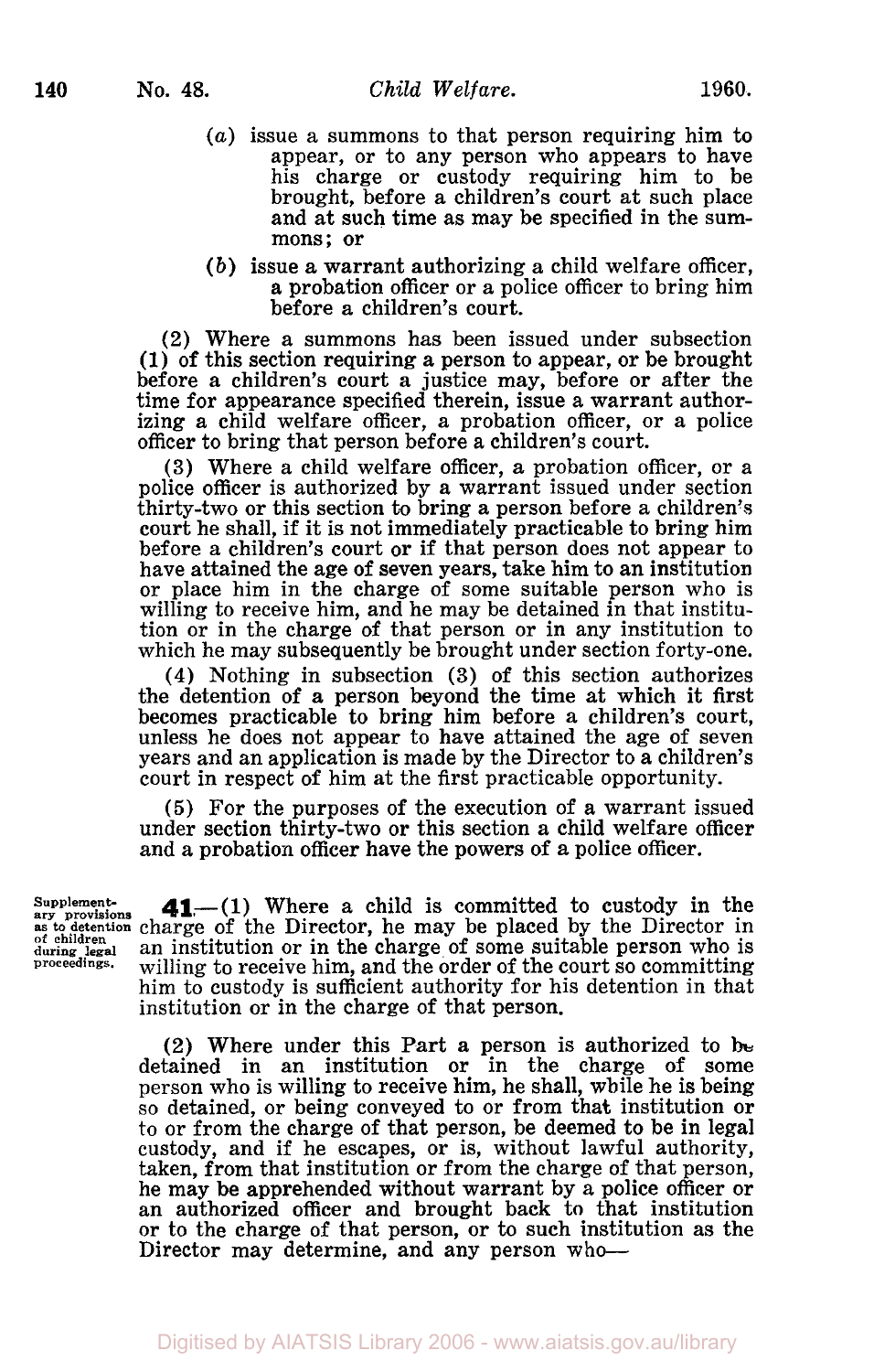- *(a)* knowingly assists or induces such a person so to escape:
- *(b)* without lawful authority, so takes away such a person; or
- *(c)* knowingly harbours or conceals such a person who has so escaped or has been so taken away, or prevents him from returning,

is guilty **of** an offence.

Penalty : Fifty pounds or six months' imprisonment.

**(3)** Where under this Part a person is authorized to be detained in the charge of some person **who** is willing to receive him, the Minister may pay to that person a reasonable sum for the keep of the person so detained.

twenty-four and section thirty-nine, if it appears to a children's court that any proceedings taken before the court may more conveniently, economically, or fairly be heard and determined by a children's court at some other place, the court may order the proceedings to be transferred to that other court, and thereupon that court has jurisdiction to hear and determine those proceedings. **42** (1) Without prejudice to the provisions of section Change of

(2) Where proceedings are transferred under this section, the children's court by which those proceedings are transferred has the like powers in respect of the child against or in respect of whom the proceedings are taken or to whom the case relates, the witnesses and other persons as if it had adjourned the hearing of those proceedings.

**(3)** The clerk of a children's court to which any proceed- ings are transferred under this Act shall send to the Director a notice stating that the proceedings have been so transferred and specifying (in so far as it is within his knowledge) the place and time at which those proceedings or that case will be heard in that court.

43-(1) Where in respect of any proceedings taken in orders and respect of a child a children's court has power under this Part to make an order in respect of the parent or guardian of *parents*, and that child, it may make that order in respect of a parent or  $\alpha$  **48.** guardian who, having been summoned to attend the court to show cause why the order should not be made, has failed to do so, but, save as aforesaid, such an order shall not be made without giving the parent an opportunity of being heard.

(2) Where, on being ordered so to do, a parent fails to enter into a recognizance under section twenty-five **or** section thirty-four the court may order him to be imprisoned for a period not exceeding three months or until the order is sooner complied with.

**(3) A** person who, without reasonable excuse fails to comply with a summons issued under subsection (1) of section thirty-two or under subsection (1) of section forty requiring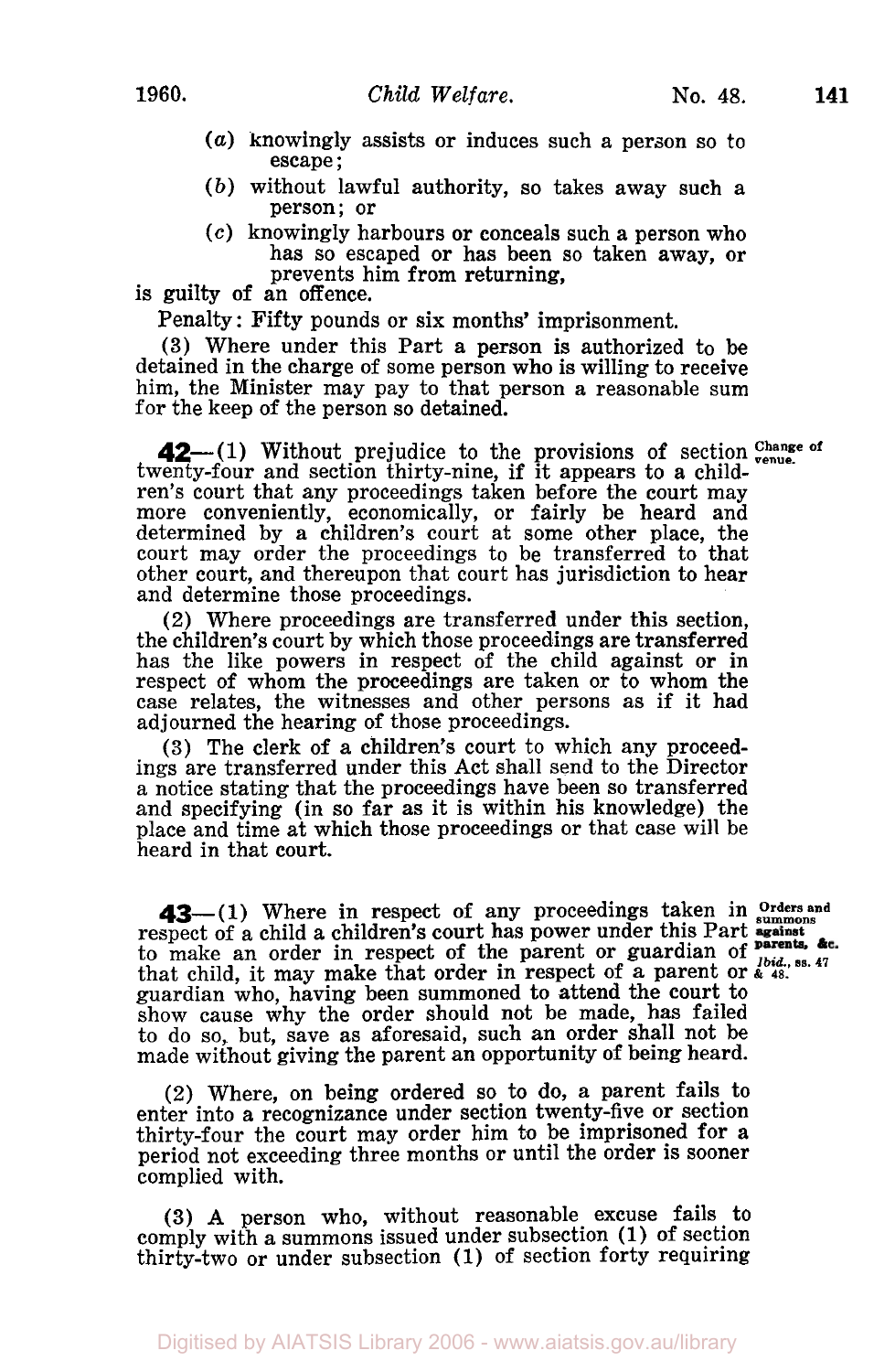him to bring any other person before a children's court is guilty of an offence and, on conviction therefor, is liable to a penalty not exceeding twenty-five pounds.

**Information by courts to Director.** 

**44-(1)** Where **a** court makes an order declaring a child to be a ward of the State or makes or varies a supervision order or makes an order under subsection (5) of section thirty-four the appropriate officer shall cause to be delivered to the Director a certified copy of the order of the court.

**(2)** Where a court finds a child guilty of an offence or to be a neglected child the appropriate officer shall cause to be delivered to the Director a certified copy of any order of the court made on that finding.

- (3) In this section "appropriate officer" means-
	- *(a)* when used in relation to the Supreme Court, the Registrar thereof; and
	- *(b)* when used in relation to a children's court or any other court of summary jurisdiction, the clerk thereof.

## **PART IV.**

#### **WARDS OF THE STATE.**

**45**—(1) A child who has been declared by the court to be a ward of the State or is admitted under this Act as a ward **of**  the State by the Director thereupon becomes a ward of the State, and, subject to this section, a person who becomes a ward **of** the State continues to be a ward of the State until he attains the age of eighteen years, and then ceases to be a ward of the State.

**(2)** The Minister may, if he considers it to be in the interests of the welfare **of** a person who is a ward of the State so to do, by writing under his hand declare that that person shall cease to be a ward of the State, and thereupon that person ceases to be a ward of the State.

**(3)** Where the Minister is satisfied that a person, if he ceased to be a ward of the State, would have no parents or legal guardian or no parents or legal guardians whose where-<br>abouts are known and who are capable of exercising proper guardianship over him, he may by writing under his hand declare that that person shall continue to be a ward of the State after attaining the age of eighteen years.

**(4)** Without prejudice to the operation **of** subsection **(2)**  of this section, where a declaration is made under subsection **(3)** of this section in respect of a person that person continues to be **a** ward **of** the State until he attains the age of twentyone years, and then ceases to be a ward **of** the State.

**Guardianship of wards of the State.**  *Ibid.,* **ss.** *8. to. 68. &* **70.** 

**46** - (1) Subject to this Act, the Director shall, to the exclusion of the father, the mother, and every other guardian become and be the guardian of the person and estate **of a**  person who is a ward of the State for so long as that person remains a ward **of** the State.

**Period of wardship.**  *Ibid..* **ss. 9.**  *63,* & *66.*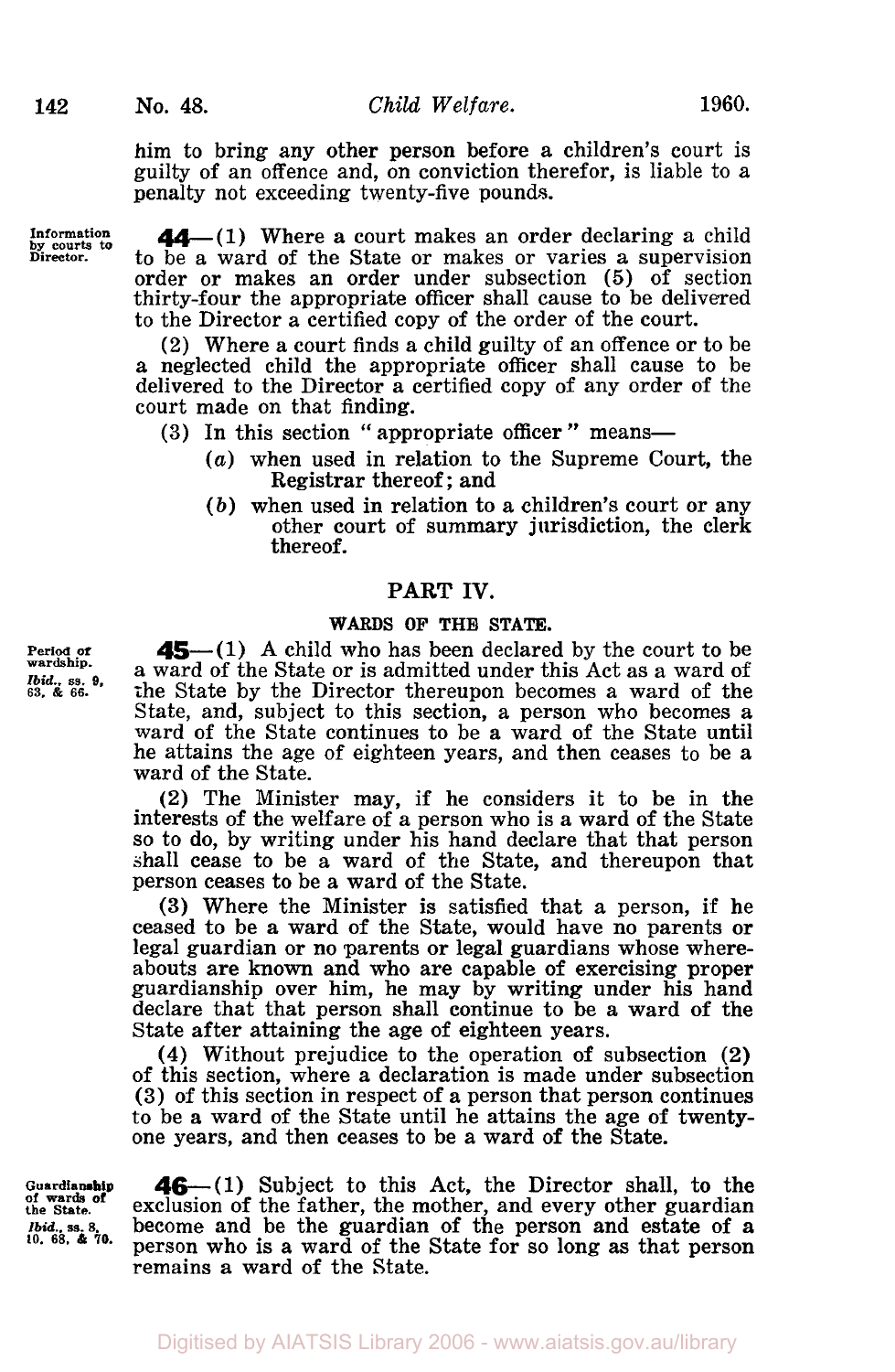143

**(2)** Subject to this Act, the Director may provide for the care and maintenance of a ward of the State-

- *(a)* by boarding him out with a suitable person;
- *(b)* by placing him in an institution; **or**
- *(c)* by apprenticing him **to,** or placing him in the employment **of,** a suitable person.

**(3)** Nothing in this section prevents the Director from allowing the care and maintenance of a ward of the State to be taken over by, and allowing him to be under the control of, a parent, relative, friend or other suitable person in a case where it appears to the Director to be for the benefit of the ward of the State.

**(4)** The Director may be a party to indentures **of** appren- ticeship binding upon a ward **of** the State, notwithstanding that he may cease to be the guardian **of** the ward of the State during the currency of those indentures, and the Director continues to be bound by those indentures notwithstanding that he so ceases to be the guardian of the ward of the State.

47-(1) No person shall wilfully ill-treat or neglect a Protection. ward of the State placed out with him under this Act or cause of State. such a ward of the State to be ill-treated or neglected. *Ibid ss* **84. 108, & 111.** 

Penalty : One hundred pounds **or** twelve months' imprisonment.

(2) No person shall, without the permission in writing of the Minister, remove out of the State or cause to be removed out of the State, a ward **of** the State who has not attained the age of eighteen years.

Penalty : Fifty pounds or six months' imprisonment.

**(3)** A ward of the State who has not attained the age **of**  eighteen years who runs away, **or** is, without lawful authority, taken away from the institution in which he has been placed, or from the person with whom he has been placed out, under this Act, may be apprehended, without warrant, by a police officer or an authorized officer and may be brought back to that institution or that person, **or** to such other institution as the Director may determine, and any person who-

- *(a)* knowingly assists or induces such a ward of the State to run away;
- *(b)* without lawful authority so takes away such a ward of the State; **or**
- *(c)* knowingly harbours or conceals such a ward of the State who has so run away **or** been taken away, **or** prevents him from returning,

is guilty **of** an offence.

Penalty: Fifty pounds or six months' imprisonment.

**(4)** The Director shall, in so far **as** is practicable, cause every ward **of** the State who has been placed out to be visited once at least in each period **of** three months by an authorized officer for the purpose **of** ascertaining whether the ward of the State is being properly cared for and whether the terms and conditions on which he is placed out are being complied with.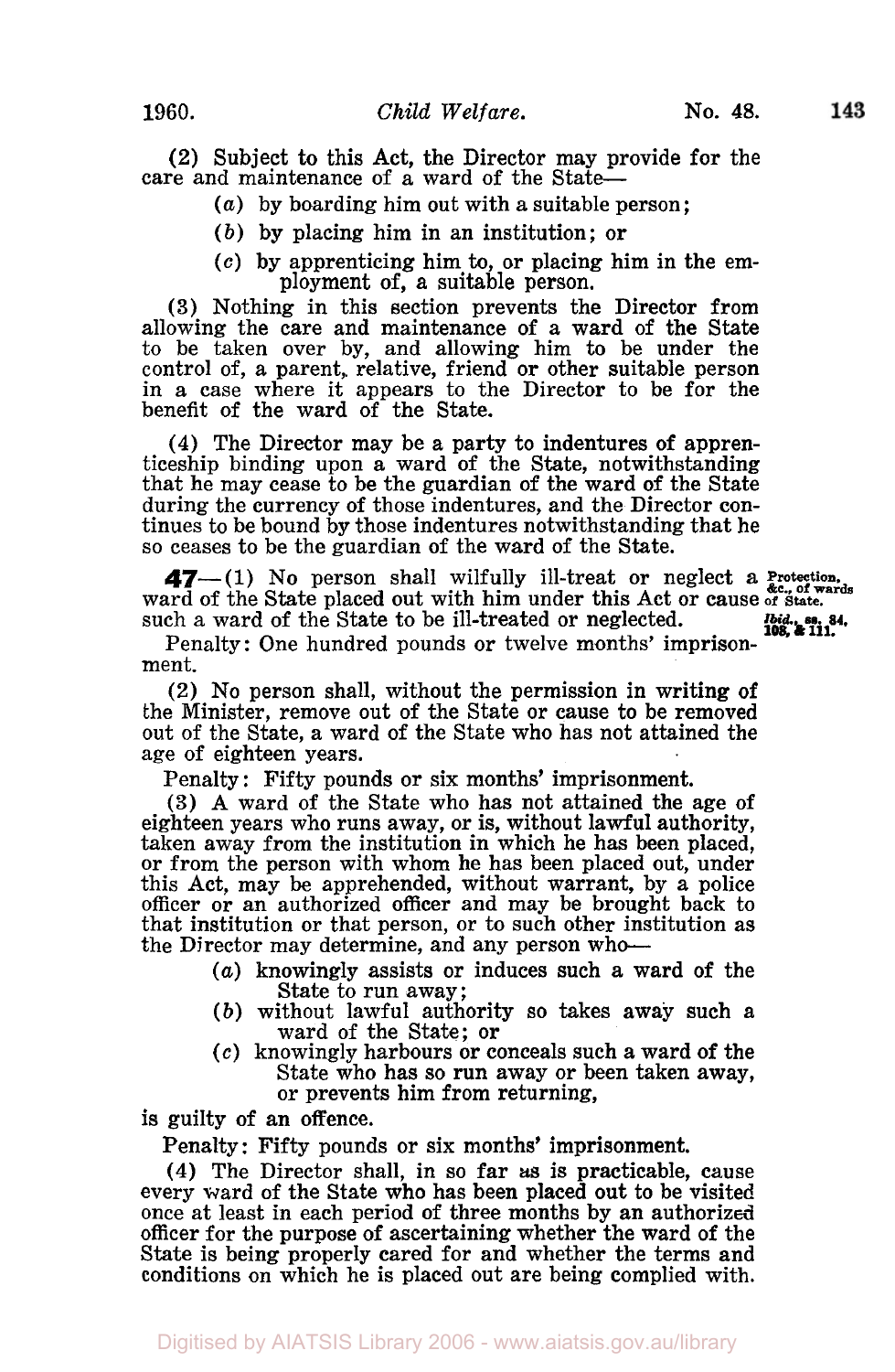**(5)** On request being made to him by the Director or an authorized officer, the responsible person shall-

- *(a)* produce a ward of the State or show cause, to the reasonable satisfaction of the Director or the authorized officer, why he cannot be produced ;
- *(b)* produce any outfit provided for the use of a ward of the State, or show cause, to the reasonable satisfaction of the Director or the authorized officer, why it cannot be produced, and permit an examination to be made of the outfit so produced;
- **(c)** permit an examination to be made of the accommodation provided for a ward of the State, and the food provided for him; and
- *(d)* permit the Director or authorized officer to examine and question a ward of the State in private.

Penalty: Twenty-five pounds or three months' imprisonment.

(6) **No** person shall obstruct any authorized officer in carrying out such an examination as is referred to in subsection *(5)* of this section.

Penalty : Fifty pounds.

**(7) A** person with whom a ward of the State is placed out shall not change his place of residence without giving the prescribed notice to the Director.

Penalty: Twenty-five pounds.

**(8)** If a ward of the State runs away, becomes ill, or is injured or dies, the responsible person shall, in such cases as may be prescribed, forthwith give, or cause to be given, to the Director such notice as may be prescribed and shall do such other things as may be prescribed.

Penalty : Twenty-five pounds.

(9) On being **so** directed in writing by the Director the responsible person shall surrender a ward of the State at such institution or to such person as may be specified in the direction.

Penalty: Fifty pounds or six months' imprisonment.

(10) Where a ward of the State is not surrendered in accordance with a direction given under subsection (9) of this section, a police officer or an authorized officer may apprehend the ward of the State and bring him, or cause him to be brought, to the institution or person named in the direction or to such institution as the Director may determine.

- (11) In this section " responsible person " means-
	- *(a)* when used in relation to a ward of the State who is placed out, the person with whom he is placed out; and
	- *(b)* when used in relation to a ward of the State who is placed in an approved children's home, the managers or superintendent thereof.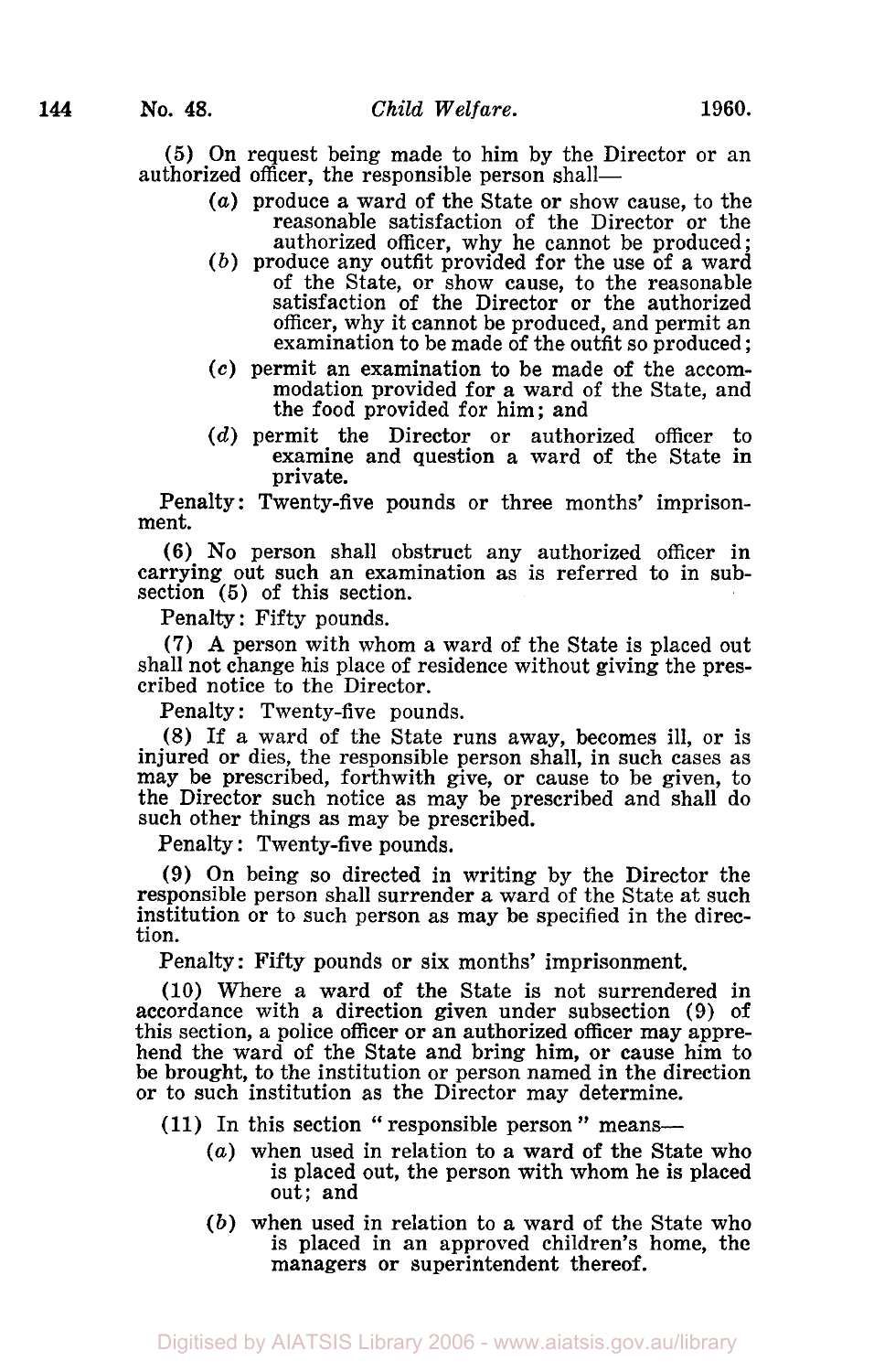**48** The Director shall not-

- (a) place a ward of the State in or remove him from approved children's home; or children's<br>homes.
- *(b)* apprentice or place in employment a ward **of** the State who is being accommodated in an approved children's home,

except after consultation with the managers or superintendent of that home and after taking into account any views expressed by them or him in the matter.

**49** (1) A person who employs a ward of the State shall **Wages** of except in so far as the Director may otherwise allow, pay any *State*. wages or other remuneration earned by a ward of the State Ibid., ss. 75, 75, 75 in his employment to the Director or to some other person approved by the Director.

(2) The Director or other person to whom any sums are paid under subsection **(1)** of this section in respect of a ward of the State shall deposit those sums in a savings bank in trust for the ward of the State.

**(3)** Any money deposited in a savings bank under this section, and any interest thereon, may, at the discretion of the Director, be paid to, or expended for the benefit of, the person in trust for whom the money was deposited, and any money or interest not so paid or expended shall vest in that person absolutely on his attaining the age of twenty-one years.

**(4)** Any wages or other remuneration due from any person in respect of a ward of the State may be recovered by the Director for the benefit of the ward of the State.

**50**-(1) Where any property is vested in a ward of the **Property** of State, or a ward of the State is entitled to any property, the State. Minister may, by notice in writing addressed to the Public *Ibid.,* s. **13.**  Trustee, appoint him trustee of that property for the ward of the State and, on being so appointed, the Public Trustee shall be deemed to have been appointed trustee **of** that property under the *Public Trust Office Act* **1930** to hold the same in trust for that ward **of** the State.

(2) Where, by virtue of this section, the Public Trustee holds any property in trust for a ward of the State, the Public Trustee shall apply so much **of** that property as is necessary in or towards the defraying of the expenses incurred under this Act in the maintenance of the ward of the State, in so far as those expenses have not been met by contributions made and other sums paid under Part **V.** 

**(3)** Nothing in subsection **(2) of** this section authorizes or requires the Public Trustee to apply any property towards the defraying **of** any expenses incurred in the maintenance **of**  a ward of the State at any time earlier than seven years before the date on which that property was vested in the Public Trustee.

**Consultation with**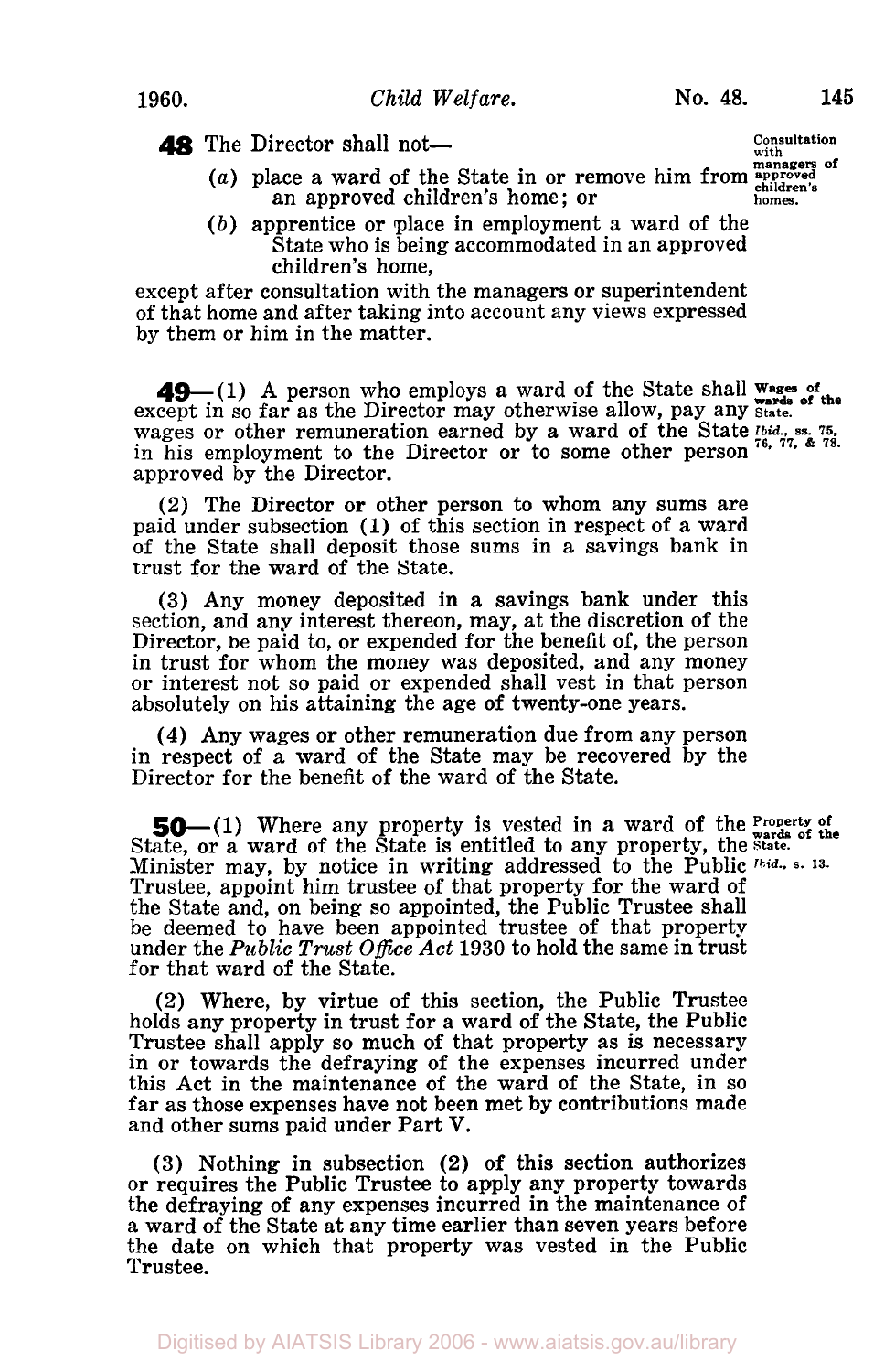**(4)** Where any contributions or other sums are paid under Part **V** towards the maintenance of a ward of the State, the expenses of which have been wholly or partly defrayed under subsection **(2)** of this section, the Director shall pay those contributions or sums, or such part thereof as is not required to meet so much of those expenses as has not been so defrayed, to the Public Trustee and the Public Trustee shall hold those contributions or sums, or that part thereof, on the like trusts as he held the property which has been applied in or towards the defraying of those expenses.

# PART V.

## **MAINTENANCE OF WARDS OF THE STATE AND OTHER CHILDREN.**

**parents, &c., to pay con- tributions.**  *Ibid., s.* **86.** 

 $51- (1)$  For so long as-

- *(a)* a child who has been remanded or committed for trial or committed to custody under subsection (1) of section twenty-four or is subject to an interim order is accommodated in an institution or in the charge of some person to whom payments are made by the Minister in respect of the keep of the child; or
- *(b)* a child who is a ward of the State is accommodated in an institution or is placed out,

it is the duty of the persons specified in subsection (2) **of** this section to make contributions towards his maintenance except in respect of any period during which he is so accommodated after he has attained the age of sixteen years.

(2) The following persons are liable, under subsection (1) of this section, to make contributions towards the maintenance of a child:-

- (a) His father:
- *(b)* His mother;
- *(c)* Any person who at the relevant date is the husband of the mother of the child or, for substantially the whole of the period of twelve months ending on that date, has cohabited with the mother of the child; and
- $(d)$  If the child is a legitimate child-
	- (i) his stepfather; and
	- (ii) his stepmother.
- (3) In this section " the relevant date" means-
	- *(a)* in respect of a child (not being a ward **of** the State) who has been remanded or committed for trial or committed to custody under subsection (1) **of** section twenty-four the date on which he was *so* remanded or committed for trial or to custody;